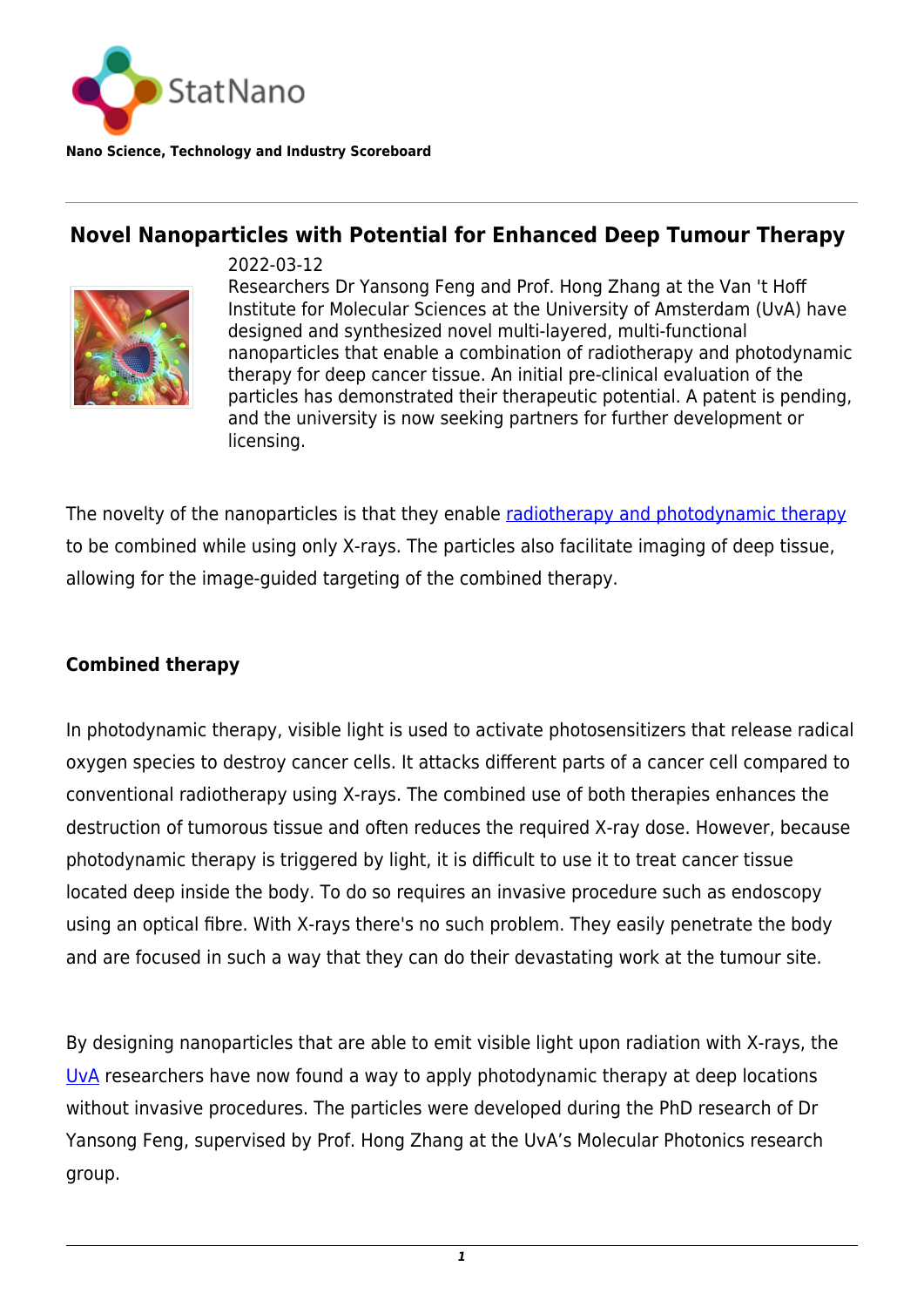$\pmb{\times}$ 

Schematics of the synthesis and structure of the nanoparticles. In the last step of surface modification photosensitizers are added to implement the photodynamic therapy, as well as molecules that target the tumour. At the far right, the working of the nanoparticle is depicted. It shows the principle of upconversion luminescence (UCL) imaging under NIR light irradiation, as well as the X-ray activated synergistic combination of radiotherapy and photodynamic therapy, monitored with red luminescence imaging.

#### **Image-guided targeting**

The nanoparticle consists of a core surrounded by two outer layers. The outermost layer is capable of scintillation - a process that converts X-rays into visible light and thus enables photodynamic therapy at any location accessible by radiation therapy. The second layer is a buffer layer that energetically isolates the scintillating layer from the nanoparticle core. In the core itself, the researchers implemented another important therapy-enhancing feature. It is capable of upconversion luminescence which means it can change the frequency of light. The researchers tuned the upconversion in such a way that the nanoparticle emits a red visible light upon illumination with near infrared (NIR) radiation or X-rays. In this way they have effectively brought about the possibility of image-guided therapy. On illumination with NIR, which has a relatively long penetration depth, the particles light up in a strong red colour and thus reveal the location of the tumour. The core continues to emit red light during radiotherapy using X-rays, albeit at a lower intensity. The emitted red light does not interfere with the photodynamic therapy.

### $\pmb{\times}$

Results of tumour suppression tests in mice. The two lines above indicate the importance of X-ray in this approach, as there are no obvious tumour suppression effects neither with injection of the nanoparticle solution or a harmless phosphate buffered saline solution. The two lines at the bottom indicate the efficacy of the nanoparticles: when exposed to X-rays they result in a considerably reduced tumour volume in comparison to the group injected with the buffer solution.

#### **Positive preclinical evaluation**

*2*